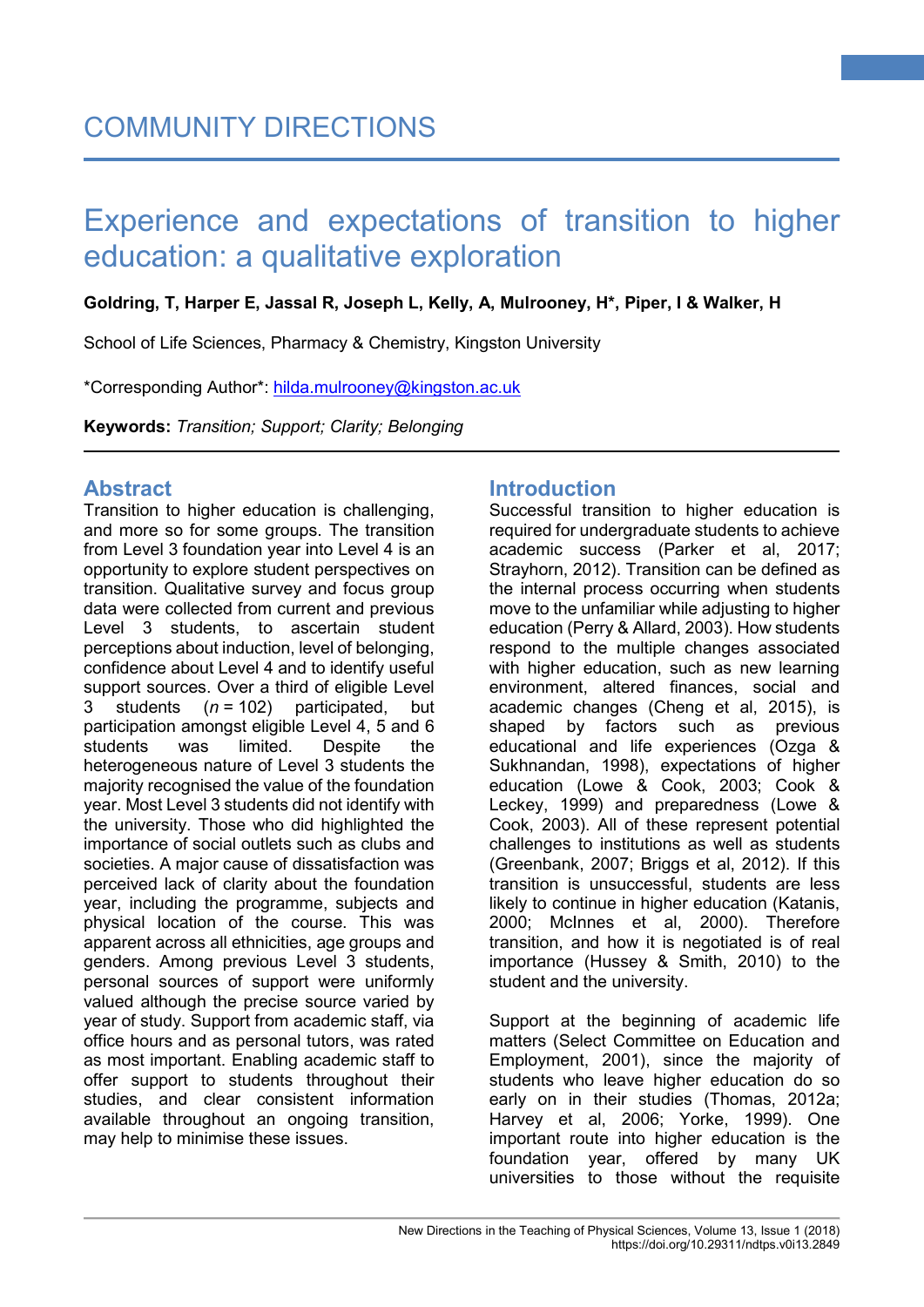qualifications or subjects to enter their desired programme of university study directly. The Science, Technology, Engineering & Mathematics (STEM) foundation year is a key part of the Kingston University recruitment drive, attracting large numbers of applicants annually. Approximately 10% of those who successfully complete it do not progress into Level 4 at the university– a significant loss to the university and a setback to those students. The STEM foundation year runs at a local sister college, Kingston College, situated close by the main university campus. Foundation (Level 3) students are registered to the college and the university with identification cards for both; they are eligible to partake in university and college activities, clubs and societies. Successful completion of the foundation year results in direct progress into Level 4 at the university. Understanding the experiences, hopes and expectations of current Level 3 students taking the foundation year, and identifying the sources of support that previous foundation students found helpful, could help to ensure that the university induction programme meets the needs of this diverse group. It will also provide insight into the wider student experience of transition.

# **Methods**

Ethics approval was granted by the Kingston University Centre for Higher Education Research and Practice Research Ethics Committee. Quantitative data was collected by questionnaire and qualitative data by focus groups and through open ended text boxes within the questionnaires.

## **Quantitative data**

Background information collected from all participants included age, gender, ethnicity and year of study.

#### **Level 3 respondents**

Students were asked whether the induction helped them to integrate into their course. whether they felt part of the college and/or the university and their current and anticipated confidence levels about entering Level 4. Five point Likert rating scales were used (from 'strongly agree/ completely confident' to 'strongly disagree/ completely unconfident'). Open text boxes to record additional comments were included.

## **Levels 4, 5 and 6**

Students were asked to retrospectively rate different named types of support in order of perceived importance during Level 3 study (from 1 to 7; 1 being most and 7 being least important). In addition they were asked to rate the extent to which they agreed that they felt part of the university and/or part of the college. Retrospective confidence levels about moving from Level 3 to Level 4 were gathered using a five point Likert rating scale (from 'completely unconfident' to 'completely confident'). Students could add additional comments to open text boxes.

**2**

## **Data collection**

Level 3 questionnaires were distributed during taught classes common to several STEM pathways. A brief introduction to the project was given with a participant information sheet. Completion of questionnaires was during the session (approximately 10 minutes).

Online distribution of the questionnaires for Levels 4, 5 and 6 students was used, with personalised invitations to participate and a link to the survey distributed via university email, to avoid singling out foundation degree students within large taught modules.

#### **Focus groups**

Students at all levels could participate in focus groups at the university. Those who wanted to participate were emailed to organise mutually agreeable dates and times. Records of all email addresses were destroyed when focus groups were organised. All sessions were facilitated by two student partners; discussions were recorded using a voice recorder and contemporaneous notes.

#### **Data analysis**

Data were analysed by age, gender, year of study and ethnicity to determine whether these factors influenced participant responses. Key themes from qualitative data were identified using basic thematic analysis. Qualitative data included both focus group data and open text boxes within the questionnaires.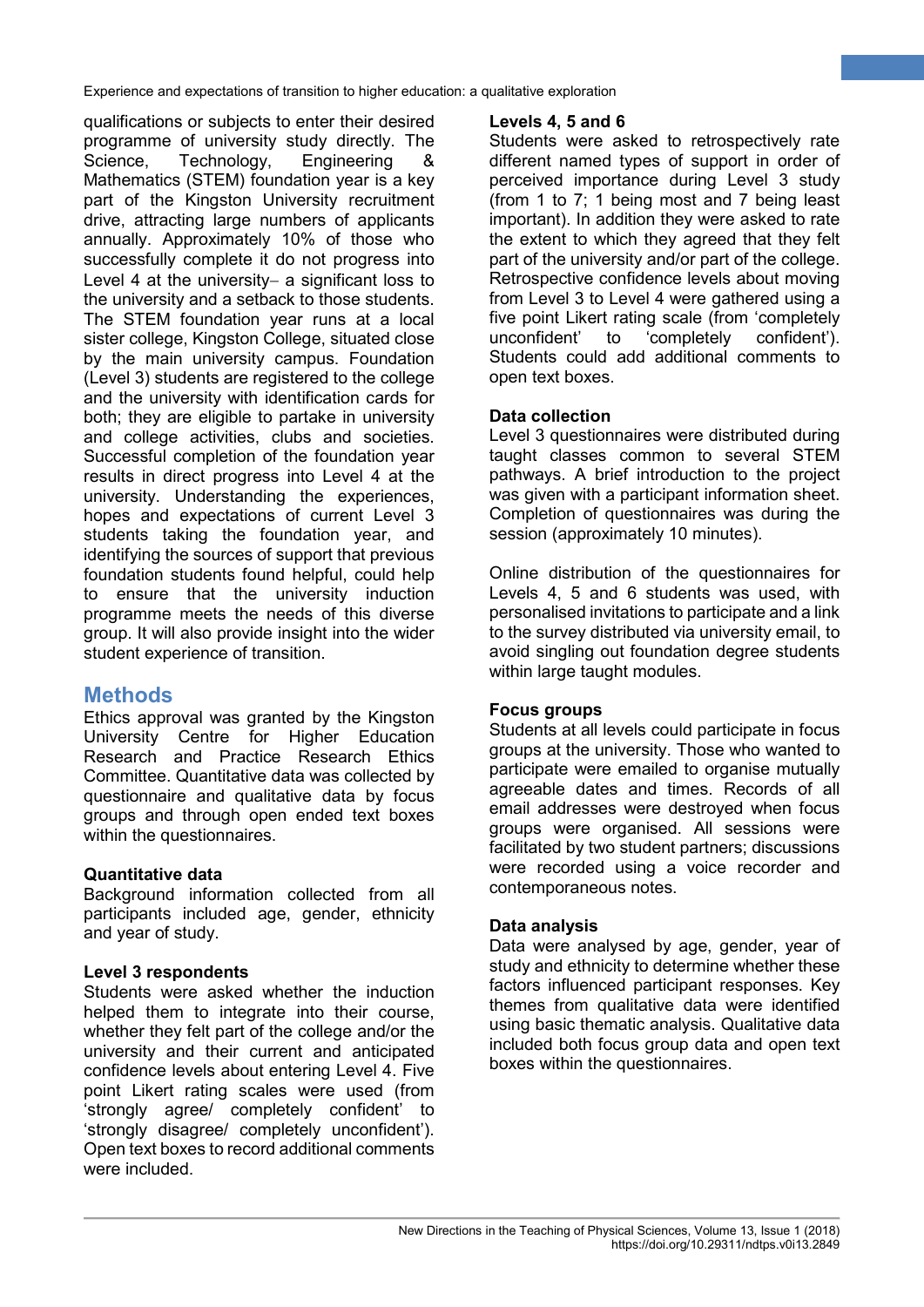# **Results**

#### **Participants**

Participant demographic data is shown in Table 1. Participants were limited to current Level 3 students (*n* = 102 respondents) at the college, and previous Level 3 students now in Level 4 (*n* = 10 respondents), Level 5 (*n* = 18 respondents) and Level 6 (*n* = 28 respondents) at the university. These response rates represented 37.4%, (Level 3), 4.7% (Level 4), 7.8% (Level 5) and 19.6% (Level 6) of eligible students respectively. Two focus groups were held. No secondary data were used.

#### **Level 3 responses**

No Level 3 students responded to the invitation to attend focus groups. Their qualitative data comprised 124 in-questionnaire comments. Three major themes arose: belonging, induction and confidence.

#### **Belonging**

The largest proportion of comments overall (*n* = 48; 39%) related to whether or not students felt that they belonged at the university and/or the college. While a small number valued the fact that they were effectively part of both, the majority of respondents (*n* = 29; 60%) felt part of the college, not the university (Table 2), largely due to the location of the foundation year at the college (*n* = 16; 55%). Some respondents felt that there was little effort to help them feel part of the university. Those who felt part of both the college and the university were a minority  $(n = 7, 15\%)$ , and they specified the important role of clubs and societies. A small number of students  $(n = 8; 17%)$  felt part of neither the university nor the college.

**3**

|                  | Level 3   | Level 4  | Level 5  | Level 6  |  |
|------------------|-----------|----------|----------|----------|--|
| <b>Gender</b>    |           |          |          |          |  |
| <b>Males</b>     | 46 (45)   | 3(30)    | 6(33)    | 20 (71)  |  |
| Females          | 51 (50)   | 5(50)    | 12(67)   |          |  |
| PNS*             | 4(4)      | 2(20)    | 0(0)     | 1(4)     |  |
| Other            | 1(1)      | 0(0)     | 0(0)     | 0(0)     |  |
| Total            | 102 (100) | 10 (100) | 18 (100) | 28 (100) |  |
| Age              |           |          |          |          |  |
| <21 years        | 67 (66)   | 7(70)    | 4(22)    | 0(0)     |  |
| ≥21 years        | 20 (20)   | 2(20)    | 13 (72)  | 27 (96)  |  |
| PNS*             | 15 (14)   | 1(10)    | 1(6)     | 1(4)     |  |
| Total            | 102 (100) | 10 (100) | 18 (100) | 28 (100) |  |
| <b>Ethnicity</b> |           |          |          |          |  |
| White            | 27 (26)   | 1(10)    | 9(50)    | 15 (54)  |  |
| <b>Black</b>     | 19 (19)   | 2(20)    | 2(11)    | 5(18)    |  |
| Asian            | 35 (34)   | 4(40)    | 3(17)    | 4(14)    |  |
| Mixed            | 8(8)      | 0(0)     | 3(17)    | 1(4)     |  |
| PNS*             | 13 (13)   | 3(30)    | 1(5)     | 3(11)    |  |
| Total            | 102 (100) | 10 (100) | 18 (100) | 28 (100) |  |

**Table 1** Demographics of study participants expressed as numbers (%). \*PNS = prefer not to say.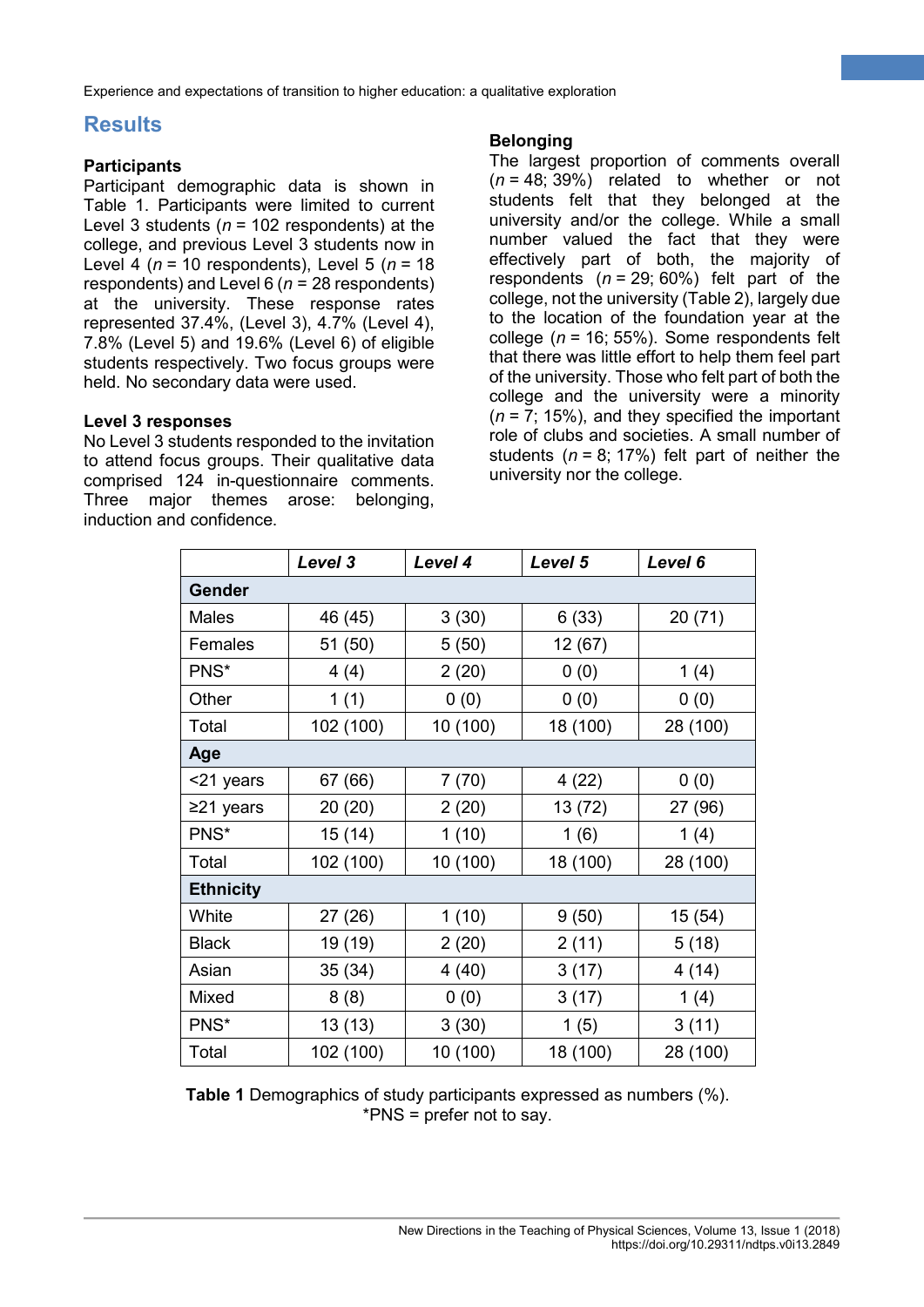| <b>Statement</b>                           | Themes, subthemes and illustrative quotes                                                                                        |  |  |  |  |
|--------------------------------------------|----------------------------------------------------------------------------------------------------------------------------------|--|--|--|--|
|                                            | Included in both (n=7, 15%):<br>1.                                                                                               |  |  |  |  |
|                                            | 'I can participate in uni societies & use both sites facilities'                                                                 |  |  |  |  |
|                                            | 2.<br>Part of college, not uni (n=29, 60%):                                                                                      |  |  |  |  |
|                                            | Societies help (n=2, 7%):<br>'Only in societies'                                                                                 |  |  |  |  |
| 'I feel part of<br>Kingston<br>university' | Lack of effort $(n=3, 10\%)$ :<br>'I don't feel much is done to make us feel like university students'                           |  |  |  |  |
| <b>AND</b>                                 | <b>Mature students</b> $(n=2, 7\%)$ :<br>'College doesn't feel like a place for mature students'                                 |  |  |  |  |
| 'I feel part of<br>Kingston<br>college'    | Lack of integration (n=6, 21%):<br>'I expected more integration preparation for university'                                      |  |  |  |  |
|                                            | No lectures at university (n=16, 55%):<br>'Feel like I'm still at school, I do not visit the university much, no lectures there' |  |  |  |  |
|                                            | 3. <b>Neither</b> (n=8, 17%):<br>'As lessons are not taught at uni but I don't class myself as a college student<br>either'      |  |  |  |  |
|                                            | 4. Misc. (n=4, 8%)<br>'Nothing that interests me'                                                                                |  |  |  |  |

**Table 2** Overall qualitative feedback from Level 3 students relating to belonging at the university and/or the college. This table summarises 48 comments related to whether or not students felt that they belonged at the university and/or the college.

More females than males did not feel part of the university (57% and 38% respectively), although 21% of males and 13% of females felt at home both within the university and the college.

By ethnicity, 53% of white, 57% of black, 72% of Asian and 25% of mixed race students did not feel they belonged at the university. Similar proportions felt at home both at the university and the college, and the major factors identified by them were the facilities and societies that helped them feel at home.

The same themes were apparent by age. Approximately two thirds of both age groups stated that they did not feel part of the university.

A greater proportion of those <21 years (17%) compared with those ≥21 years (1%) did not feel at home either at the college or the university.

**4**

#### **Induction**

35% of total comments related to their induction into the foundation course, of which 47% (*n* = 20) related to a lack of clarity about the foundation year. This included confusion about the location and uncertainty about their subjects (Table 3). No differences in response to induction were seen by gender. More older (≥21 years) than younger (<21 years) students felt negatively about the induction (50% versus 11% respectively). Similarly lack of clarity was highlighted across all ethnicities (white 60%, Black 40% & Asian 53% respectively).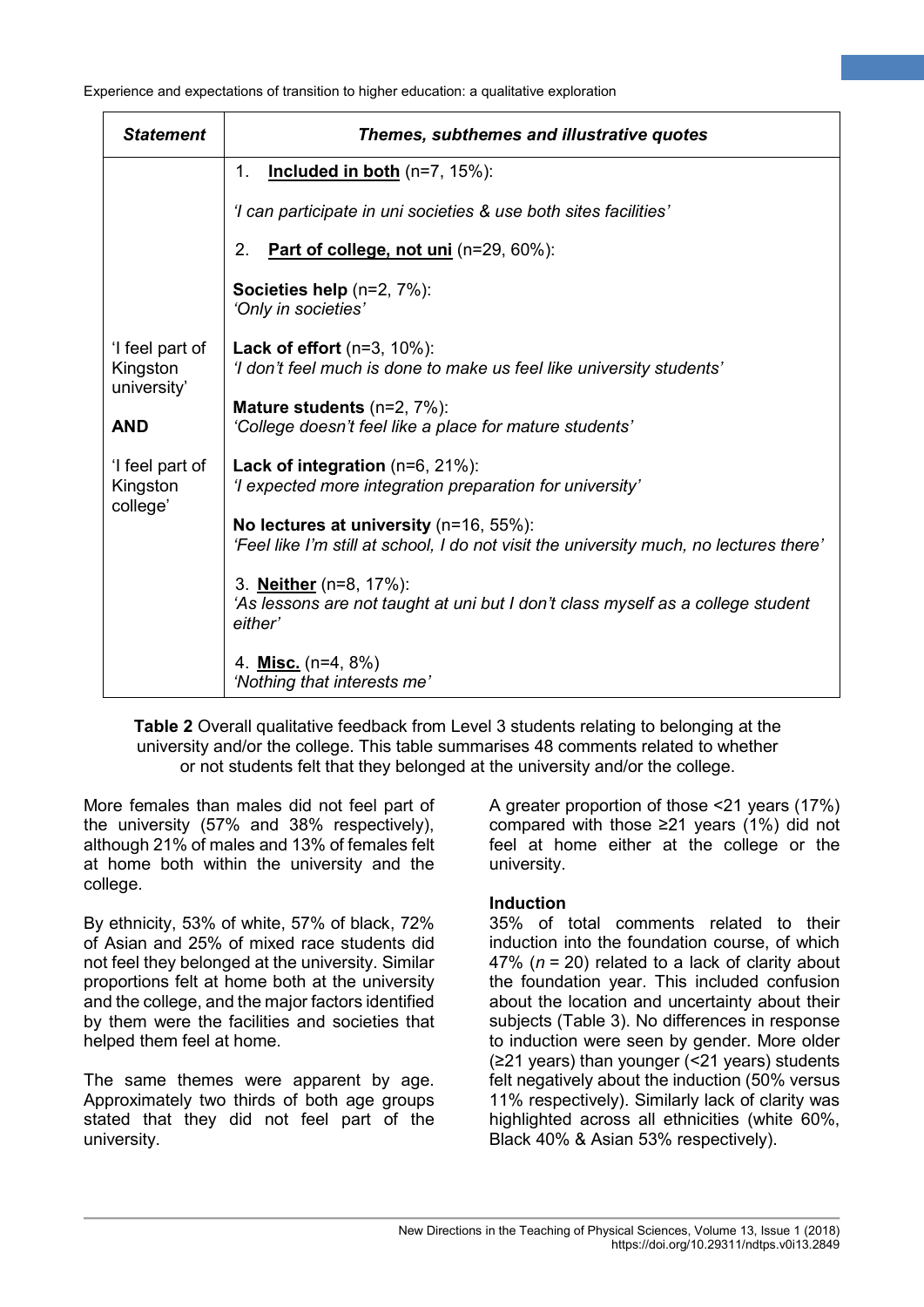| <b>Statement</b>                                                                               | Themes, subthemes and illustrative quotes                                                                                                            |  |  |  |  |
|------------------------------------------------------------------------------------------------|------------------------------------------------------------------------------------------------------------------------------------------------------|--|--|--|--|
|                                                                                                | 1. <b>Lack of clarity</b> (n=19, 44%)                                                                                                                |  |  |  |  |
| 'The<br>induction<br>helped me<br>feel<br>comfortable<br>&<br>integrated<br>into my<br>course' | About the subjects (n=8, 42%)<br>'I thought foundation would be pure maths as that was what I was told but it<br>turned out to be maths & computing' |  |  |  |  |
|                                                                                                | About the location (n=3, 16%)<br>'Was not told the course takes place at the college campus'                                                         |  |  |  |  |
|                                                                                                | About the programme $(n=8, 42%)$<br>'Course was not clearly explained at the application stage'                                                      |  |  |  |  |
|                                                                                                | Personal responsibility (n=3, 7%)<br>2.                                                                                                              |  |  |  |  |
|                                                                                                | 'I already did research on the course I applied for so got accurate information<br>about it'                                                         |  |  |  |  |
|                                                                                                | Positive (n=7, 16%):<br>3.                                                                                                                           |  |  |  |  |
| <b>AND</b>                                                                                     | 'I was able to feel comfortable as I met new people at induction'                                                                                    |  |  |  |  |
| 'The course<br>was<br>accurately<br>described<br>to me on<br>application/<br>clearing'         | 4. <b>Negative</b> (n=7, 16%):                                                                                                                       |  |  |  |  |
|                                                                                                | 'Induction was almost a touch light'                                                                                                                 |  |  |  |  |
|                                                                                                | 5.<br>Young vs. mature students (n=2, 5%):                                                                                                           |  |  |  |  |
|                                                                                                | 'Very little support or at least what I expected as a mature student'                                                                                |  |  |  |  |
|                                                                                                | <b>Clarity</b> ( $n=2, 5%$ ):<br>6.                                                                                                                  |  |  |  |  |
|                                                                                                | 'I was briefly told about foundation on the phone at clearing'                                                                                       |  |  |  |  |
|                                                                                                | Missed induction (n=3, 7%):<br>7.                                                                                                                    |  |  |  |  |
|                                                                                                | 'Came late so missed induction'.                                                                                                                     |  |  |  |  |

**Table 3** Overall qualitative feedback relating to induction from Level 3 students. This table summarises 43 comments related to their induction into the foundation course.

**5**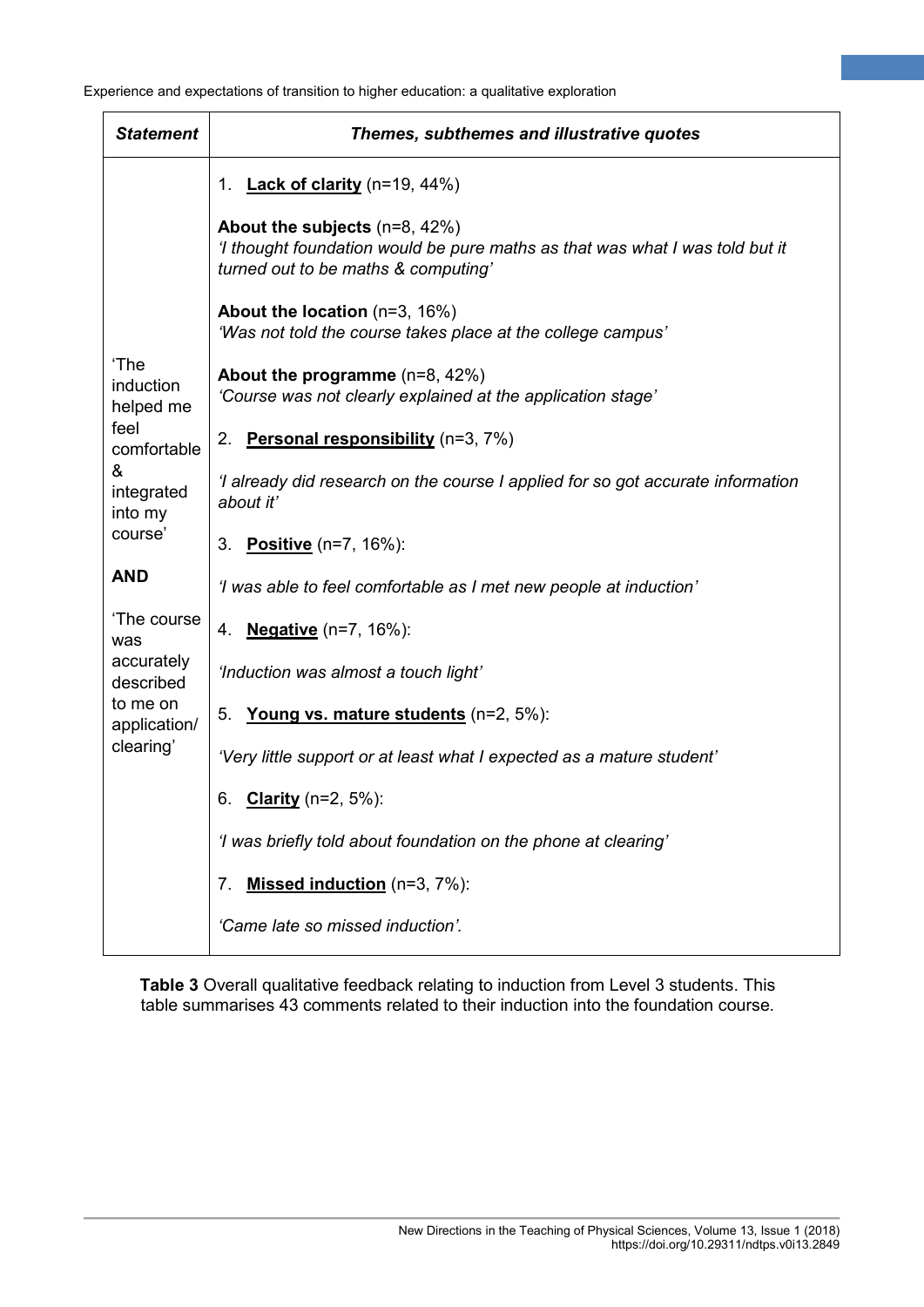| <b>Statement</b>                                   | Themes, subthemes & illustrative quotes                                                           |  |  |  |
|----------------------------------------------------|---------------------------------------------------------------------------------------------------|--|--|--|
|                                                    | 1. <b>Confidence</b> (n=4, 18%):                                                                  |  |  |  |
| 'How<br>confident                                  | 'The foundation year lecture format is similar to that of university lectures'                    |  |  |  |
| do you feel<br>NOW about<br>going into<br>Level 4' | 2. Readiness/preparedness (n=7, 32%):                                                             |  |  |  |
|                                                    | 'Feel I will be more prepared with dealing with level 4 now & even more after<br>passing level 3' |  |  |  |
| <b>AND</b>                                         | 3. <b>Negative</b> (n=8, 36%):                                                                    |  |  |  |
| 'How<br>confident                                  | 'Confuseddisappointed'                                                                            |  |  |  |
| do you<br><b>THINK you</b>                         | 4. <b>Positive</b> (n=1, 5%):                                                                     |  |  |  |
| will feel at<br>the end of                         | 'Easy to understand & has a good atmosphere'                                                      |  |  |  |
| Level 3?'                                          | 5. <b>Lack of clarity</b> (n=2, 10%):                                                             |  |  |  |
|                                                    | 'Still unsure as to whether I will change my chosen degree'                                       |  |  |  |

**Table 4** Qualitative feedback from Level 3 respondents related to confidence about Level 4 study. This table summarises 22 comments related to confidence about moving into Level 4 study.

#### **Confidence**

Twenty two comments related to confidence about moving into Level 4 study (Table 4). Mixed emotions relating to readiness to move into Level 4 were seen across all ethnicities and both genders. A greater proportion of negative comments were seen from students aged ≥21 years compared with those aged <21 years (29% versus 18% respectively). For students ≥21 years, negative comments related to concerns about their own readiness to enter Level 4.

#### **General**

Eleven general comments were made, more than half of which related to a wish for greater links with the university (data not shown).

#### **Level 4, 5 and 6 students**

Qualitative data was limited to 3 areas about which students were asked to comment: namely belonging, what would have helped increase their confidence in transition from

Level 3 to 4 and the appropriateness of the workload at Level 3.

**6**

#### **Belonging:**

Those now at Levels 4, 5 and 6 identified several of the same issues as the Level 3 students. They did not feel part of the university during their foundation year.

This sense of not belonging related both to the geographical location of the foundation year:

> *"Seeing there was no lectures given here I felt very out of place."* [Level 6 female]

and to the atmosphere and teaching style at the college:

*'I found the environment unfriendly and added extra stress to my studies"* [Level 5 female].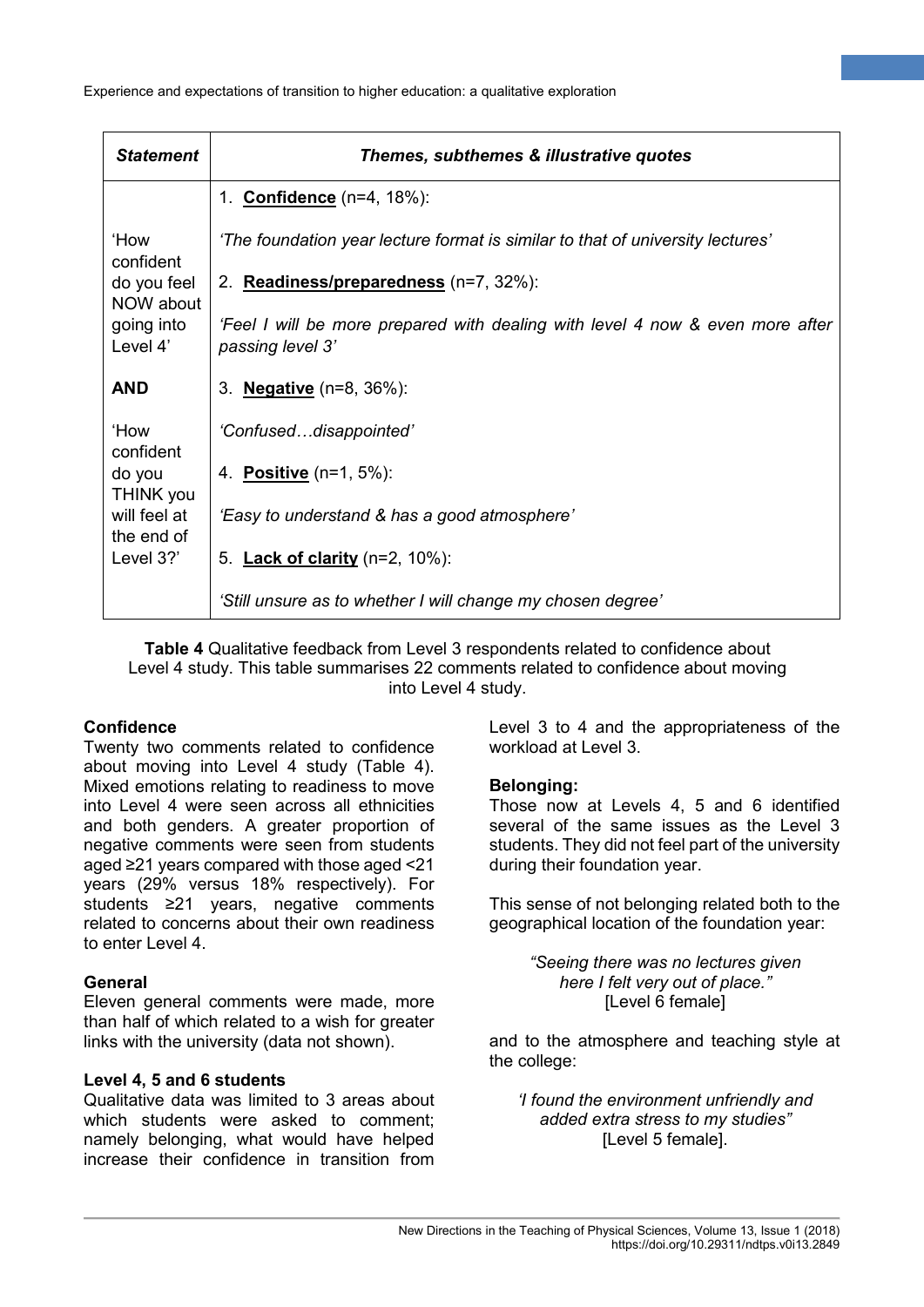Like current Level 3 students, many previous foundation students had felt part of neither the university nor the college:

*"It was a bit like being stuck in a weird limbo. We weren't really university students, but we weren't college students either"* [Level 5 female]

Focus group feedback agreed; students suggested that moving the foundation year to the university would enhance belonging.

## **Confidence**

Better integration with the university was strongly identified as a factor which would have increased student confidence in the transition from Level 3 to 4. In addition, the importance of personal tutors, availability of taught material online and meeting students from higher levels of their degree were identified by Level 5 students.

Focus group feedback agreed that meeting previous foundation students who had progressed to undergraduate study, would improve the Level 3 experience.

#### **Perceived appropriateness of Level 3 material**

The majority of responses were positive with regard to the foundation year material, and this increased with year of study. Eighty one % of Level 6, 70% of Level 5 and 25% of Level 4 responders agreed that Level 3 material was appropriate.

# **Discussion**

This study focused on the experience of foundation programme students at one university. Nonetheless the findings have wider relevance. The delivery of material across partner institutions is not unusual, and all higher education students experience a transition from Level 3 to Level 4 study.

In this case, the majority of students surveyed were positive about the foundation programme, notable given the heterogeneous group who undertake it. Nonetheless the feedback highlighted important issues likely to impact upon the effectiveness of transition for all Level 3 students.

The importance of belonging has been identified as a critical component in helping students to integrate and engage within higher education (Thomas, 2012b). Feeling that they matter to the institution and are cared for by it helps ensure that students engage and are retained (Strayhorn, 2012; Hausman, 2009; Freeman et al, 2007). A sense of belonging can be fostered by early engagement with academic staff (Thomas, 2012b). Given this, it is worrying that approximately 60% of Level 3 students who responded did not feel they belonged at the university. Part of this may reflect the physical location of the foundation year, a few minutes away from the main university campus. Despite their geographical proximity, our data suggests that belonging does not just relate to physical location but to the learning environment fostered within different institutions. This has been recognised in other work (Reay et al, 2010) and may reflect differences between the teaching and learning environments, relationships with and support from staff between Levels 3 and 4 (Crabtree et al, 2007). Qualitative studies with students have identified university-led enablers of successful transition (Bowles et al, 2011). These include orientation, learning at university, facilities and social aspects. Many foundation year students are from black and minority ethnic (BME) groups, have entered higher education through non-traditional routes, are first in their families to enter higher education or are mature students; traditionally hard-to-reach groups identified as likely to face more difficulties with transition than traditional students (O'Donnell & Tobell, 2007; Reay et al, 2010; Parker et al, 2017). Some applicants may not be realistic about their chances of success at university without first taking a foundation year, while for others, Level 3 study may not represent what they expected from university life. It has been shown that students from lower socioeconomic backgrounds, who have experienced study delay in higher education, or who were less autonomously motivated for study were less likely to be flexible learners (Donche & Van Petegem, 2006). Addressing student expectations, establishing learner identities, provision of adequate support, enabling peer group interactions and approachable staff are all helpful strategies (Briggs et al, 2012). Central to engaging students are teaching styles and teaching staff (Zepke & Leach, 2010), and

**7**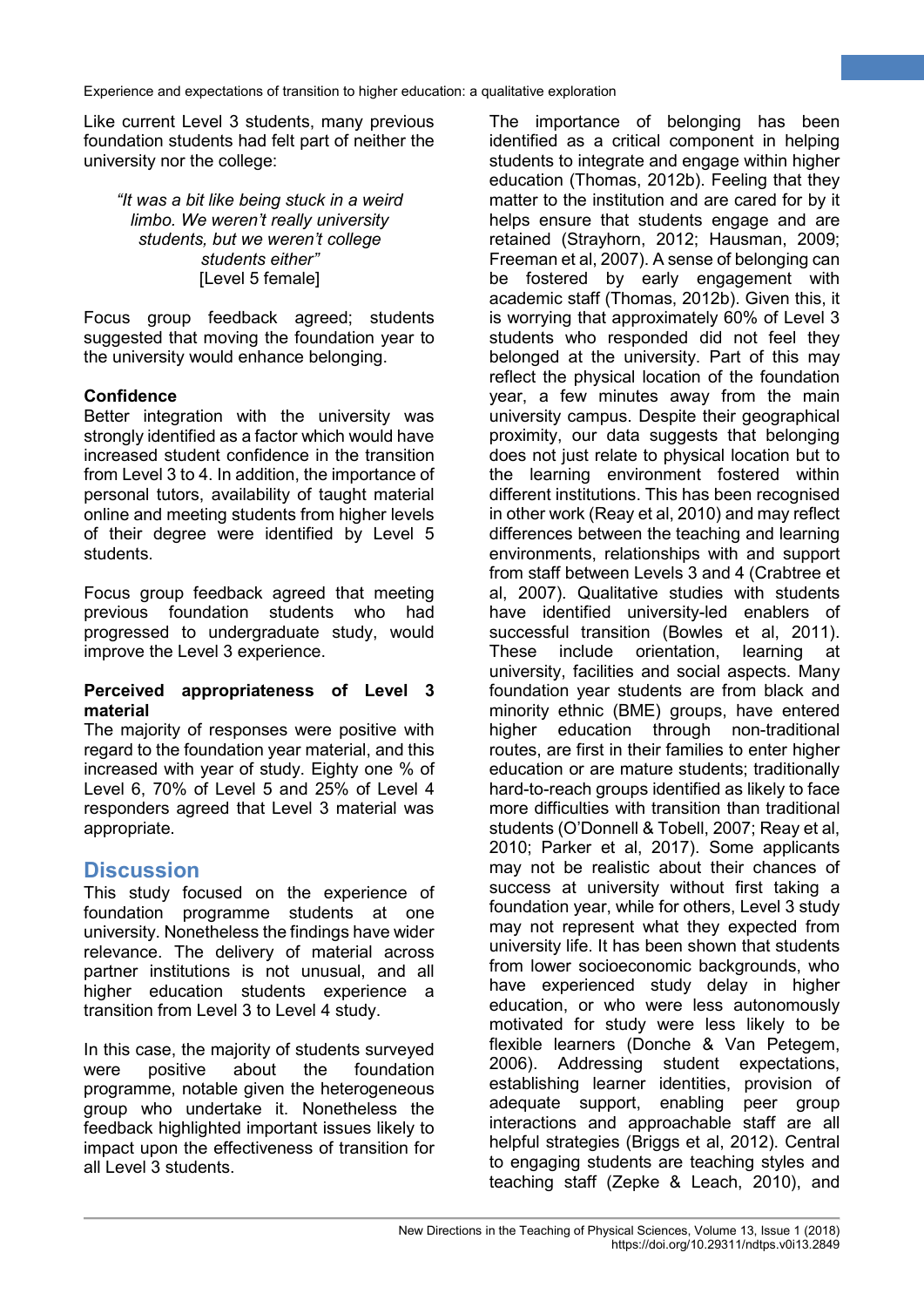personal support by academic staff was clearly valued in this study. This agrees with Money et al (2017), who found that students value support and relationships (with academic staff and their peers). Fostering these relationships will encourage student engagement, but staff need time and resource to enable this to happen.

Perceived lack of clarity about the foundation programme was widespread. This matters because a mismatch in expectations can result in lack of engagement or withdrawal from studies (Byrne et al, 2012). Also of concern was the lack of satisfaction apparent among BME students. For many UK institutions, narrowing the BME attainment gap is a key priority, and this needs further exploration.

Induction represents the start of the student journey. Our data suggests that students viewed induction as an event, delivered at a specific time point at the beginning of the academic year. This is problematic and others have suggested that it should not be an event but an ongoing process (Hussey & Smith, 2010; Lowe & Cook, 2003; Tinto, 1993), fostering interactions with peers, social and academic integration and academic preparation. Acclimatisation to higher education is likely to take place throughout the first year of study, and induction is merely the first part of it (Brooman & Darwent, 2014). Giving new students a social and information overload typically within the first week of term and assuming they will be able to integrate may not be in their best interests, ultimately meeting neither their needs nor those of the institution. Although the roles of clubs and societies were highlighted by those students who did identify with the university, not all students have the confidence, time or interest to engage with social activities. For this reason, induction activities should be held within the academic sphere so that all students may benefit from them (Thomas, 2012a). There may be many reasons why students choose not to engage with social activities within higher education, and the diversity of this cohort in terms of age and ethnicity suggests that many are nontraditional entrants. Universities need to adapt and offer cultures that welcome diversity (Johnson et al, 2007; Zepke & Leach, 2005). Our data suggests that getting the beginning right may be an important part of helping students to engage, settle in and develop securely as learners. This may in turn increase student retention.

**8**

# **Conclusion**

The issues highlighted here included the importance of fostering a sense of belonging, clarity about programmes of study and the nature of induction programmes offered. Regardless of the type of educational institution or method of delivery, these are pertinent to all higher education institutions to enhance student experience and engagement. A clear description of courses to students to avoid a mismatch in their expectations is needed. An induction programme, carried on throughout the first year and placed with the academic sphere, is needed to smooth student transition from Level 3 to 4. This will require university investment allowing staff time and resource to adequately support students. Further research into levels of satisfactions among BME students on the foundation year is required. Fostering a sense of belonging in Level 3 students may help to enhance retention.

## **References**

Bowles, A., Dobson, A. & Fisher, R. (2011). *An exploratory investigation into first year student transition to university*. In Krause, K., Buckridge, M., Grimmer, C. & Purbrick-Illek, S. (Eds.) Research and Development in Higher Education: Reshaping Higher Education 34: 61 – 71. Available at:

http://www.herdsa.org.au/system/files/HERDS A\_2011\_Bowles.PDF

Briggs, A.R.J., Clark, J. & Hall, I. (2012) *Building bridges: understanding student transition to university*. Quality in Higher Education 18 (1): 3-12. DOI: 10.1080/13538322.2011.614468

Brooman, S. & Darwent, S. (2014) *Measuring the beginning: a quantitative study of the transition to higher education*. Studies in Higher Education 39(9): 1523-1541. DOI: 10.1080/03075079.2013.801428

Byrne, M., Flood, B., Hassall, T., Joyce, J., Montano, J.L.A., Gonzalez, J.M.G. & Tarna-Germanou, E. (2012) *Motivations, expectations and preparedness for higher*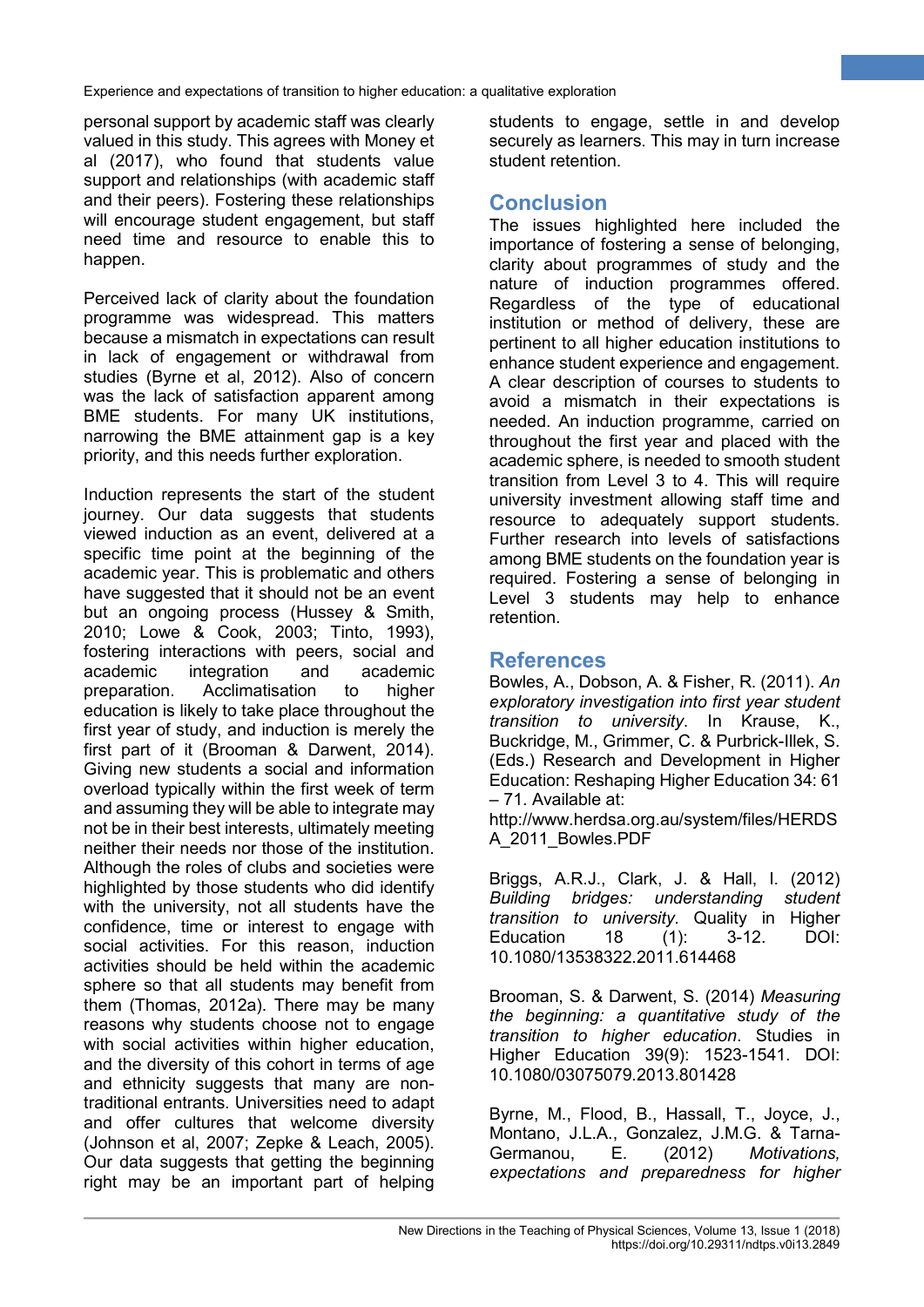*education: A study of accounting students in Ireland, the UK, Spain and Greece*. Accounting 134-44. DOI: 10.1016/j.accfor.2011.12.001

Cheng, M., Pringle Barnes, G., Edwards, C., Valrakis, M. (2015) *Transition skills and strategies. Transition Models and how Students Experience Change*. QAA: Scotland.

Cook, A. & Leckey, J. (1999) *Do Expectations Meet Reality? A Survey of Changes in First Year Student Opinion*. Journal of Further and Higher Education 23(2): 157-71. DOI: 10.1080/0309877990230201

Crabtree, H., Roberts, C. & Tyler, C. (2007) *Understanding the Problems of Transition into Higher Education*. Retrieved from: http://www.ece.salford.ac.uk/proceedings/pap ers/35\_07.pdf

Donche, V. & Van Petegem, P. (2006) *Learning patterns in higher education: the influence of personal and contextual factors.*  Paper presented at the British Educational Research Association Annual conference, University of Warwick, 6-9 September 2006.

Freeman, T., Anderman, L. & Jensen, J. (2007) *Sense of Belonging in College Freshmen at the Classroom and Campus Levels*. The Journal of Experimental Education, 75, 203-220. Retrieved **from** http://www.jstor.org/stable/20157456

Greenbank, P. (2007) *From foundation to honours degree: The student experience.*  Education and Training 49(2): 91-102. DOI: 10.1108/00400910710739450

Harvey, L., Drew, S. & Smith, M. (2006) *The First Year Experience: A review of Literature for the Higher Education Academy.* York: HEA.

Hausmann, L.R., Ye, F., Schofield, J.W. & Woods, R.L.. (2009) *Sense of belonging and persistence in white and African American firstyear students.* Research in Higher Education, 50, 649–669. Available at: https://www.jstor.org/stable/40542320

Hussey, T. & Smith, P. (2010) *Transitions in higher education.* Innovations in Education and Teaching International 47:2. DOI: 10.1080/14703291003718893

**9**

Johnson, D., Alvarez, P., Longerbeam, S., Soldner, M., Inkelas, K.K., Leonard, J.B. & Rowan-Kenyon, H. (2007) *Examining sense of belonging among first year undergraduates from different racial/ethnic groups.* J College Students Development, 48, 525-42.

Katanis, T. (2000) *The role of social transition in students' adjustment to the first-year of university.* Journal of institutional Research, 9, 100-10.

Lowe, H. & Cook, A. (2003) *Mind the Gap: Are Students prepared for Higher Education?*  Journal of Further and Higher Education, 27, 53-76. DOI: 10.1080/03098770305629

McInnes, C., James, R. & Hartley, R. (2000) *Trends in the first year experience: In Australian universities*, Centre for the Study of Higher Education, University of Melbourne. ISBN: 0 642 44864 7

Money, J., Nixon, S., Tracy, F., Hennessy, C., Ball, E. & Dinning, T. (2017) *Undergraduate student expectations of university in the United Kingdom: What really matters to them?* Cogent Education, 4, 1301855. DOI: 10.1080/2331186X.2017.1301855

O'Donnell, V.L. & Tobell, J. (2007) *The transition of adult students to higher education: legitimate peripheral participation in a community of practice?* Adult Education Quarterly, 57, 312-328. DOI: 10.1177/0741713607302686

Ozga, J. & Sukhnandan, L. (1998) *Undergraduate Non-Completion: Developing an Explanatory Model.* Higher Education Quarterly, 52, 316-33. DOI: 10.1111/1468- 2273.00100

Parker, H., Hughes, A., March, C., Admed, S., Cannon, J., Taylor-Steeds, E., Jones, L. & Page, N. (2017) *Understanding the different challenges facing students in transitioning to university particularly with a focus on ethnicity.*  New Directions in the Teaching of Physical Sciences, 12. DOI: 10.29311/ndtps.v0i12.2450